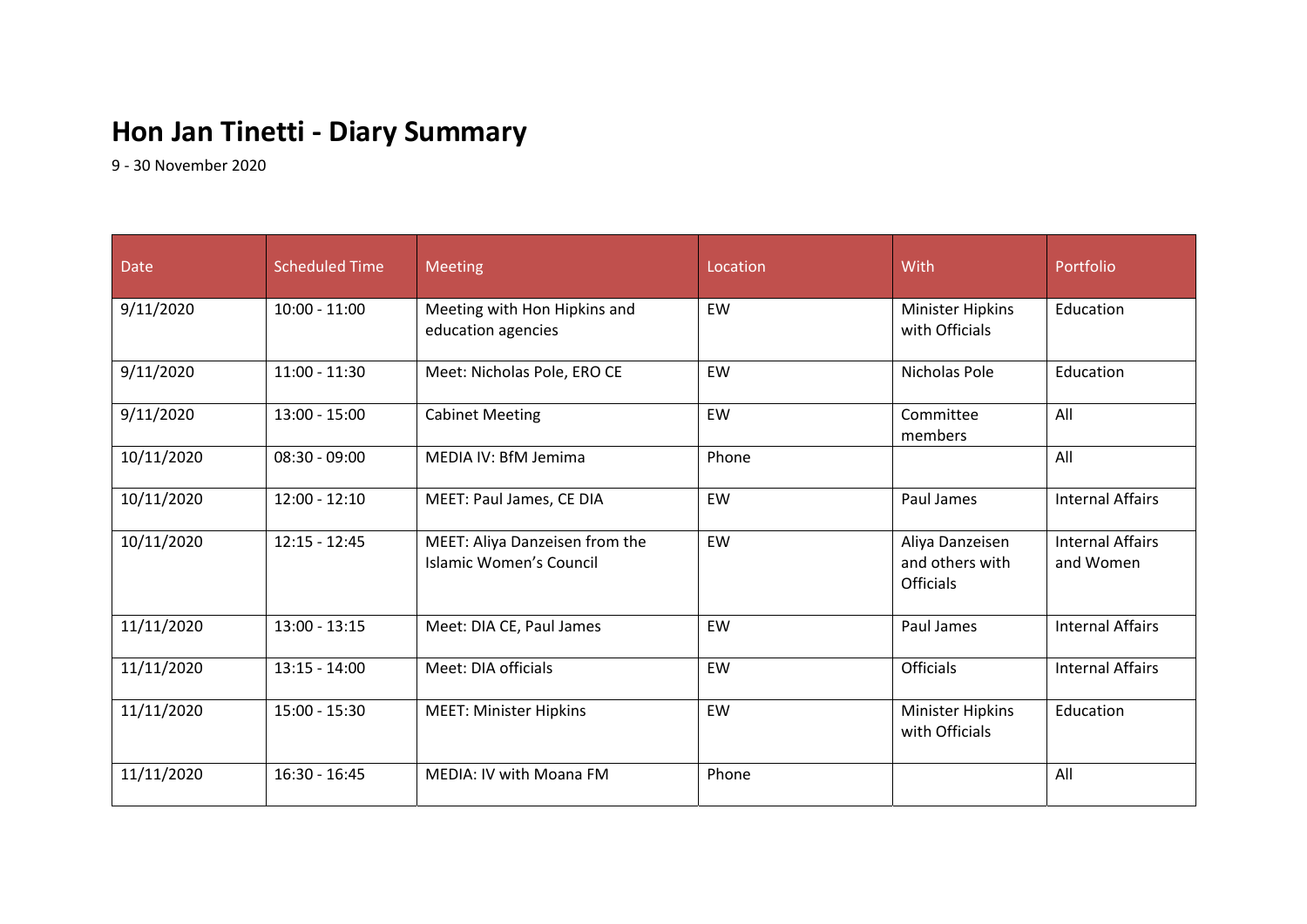| 12/11/2020 | 13:00 - 13:30   | Meeting with Helene Quilter (Deputy<br><b>Public Services Commissioner)</b>                | EW                      | Helene Quilter with<br><b>Officials</b>                                                          | Women                   |
|------------|-----------------|--------------------------------------------------------------------------------------------|-------------------------|--------------------------------------------------------------------------------------------------|-------------------------|
| 16/11/2020 | $10:15 - 11:30$ | MEET: Minister Hipkins and education<br>agencies                                           | EW                      | Minister Hipkins<br>with Officials                                                               | Education               |
| 16/11/2020 | $11:45 - 12:30$ | <b>MEET: Department of Internal Affairs</b><br><b>Officials</b>                            | EW                      | <b>Officials</b>                                                                                 | <b>Internal Affairs</b> |
| 16/11/2020 | $13:00 - 15:00$ | Cabinet                                                                                    | EW                      | Committee<br>members                                                                             | All                     |
| 16/11/2020 | $16:30 - 17:00$ | MEET: Nicholas Pole, ERO CE                                                                | EW                      | Nicholas Pole                                                                                    | Education               |
| 17/11/2020 | $08:45 - 09:30$ | MEET: Ministry for Women officials                                                         | EW                      | <b>Officials</b>                                                                                 | Women                   |
| 17/11/2020 | $12:30 - 13:15$ | <b>MEET: Education ERO Officials</b>                                                       | EW                      | <b>Officials</b>                                                                                 | Education               |
| 17/11/2020 | 13:30 - 14:15   | <b>MEET: Education Officials</b>                                                           | EW                      | <b>Officials</b>                                                                                 | Education               |
| 17/11/2020 | 17:30 - 19:30   | <b>ATTEND EVENT: Australian High</b><br><b>Commission Pacific Virtual Museum</b><br>Launch | <b>National Library</b> | Officials,<br>Diplomatic<br>representatives,<br>Members of the<br>Libraries and<br>Museum Sector | <b>DIA</b>              |
| 18/11/2020 | $10:00 - 11:00$ | ATTEND EVENT: Official Launch of Ara<br>Rau - Skills and Employment Hub                    | Tauranga                |                                                                                                  | Education               |
| 18/11/2020 | $16:00 - 16:15$ | MEDIA: IV with Moana FM                                                                    | Phone                   |                                                                                                  | All                     |
| 19/11/2020 | $09:30 - 10:15$ | MEET: Hon Paul Swain, FENZ Board                                                           | EW                      | <b>FENZ Board</b><br>members and<br><b>Officials</b>                                             | <b>DIA</b>              |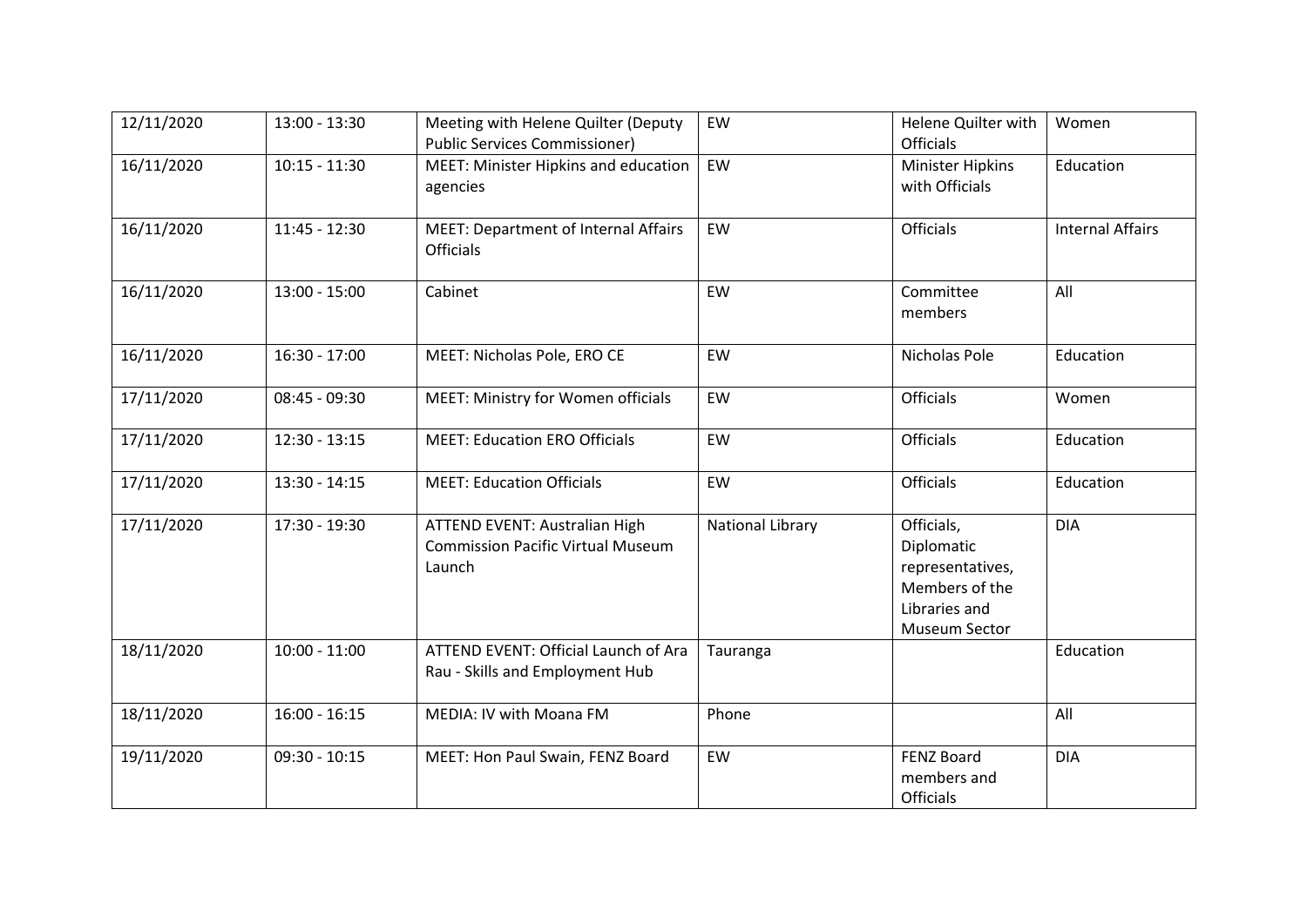| 19/11/2020 | $11:15 - 12:15$ | <b>ATTEND: CTU Women's Council</b><br>Meeting                   | Wellington |                                                                                                                   | Women      |
|------------|-----------------|-----------------------------------------------------------------|------------|-------------------------------------------------------------------------------------------------------------------|------------|
| 19/11/2020 | 14:00 - 14:30   | MEDIA: IV with BOP Times                                        | Phone      |                                                                                                                   | Education  |
| 19/11/2020 | $15:00 - 15:45$ | <b>MEET: Chief Censor</b>                                       | EW         | Officials                                                                                                         | <b>DIA</b> |
| 20/11/2020 | $10:00 - 11:00$ | ** Opening ** Speaking EVENT: Rural<br>Women NZ AGM             | Wellington |                                                                                                                   | Women      |
| 23/11/2020 | $10:15 - 11:30$ | MEET: Minister Hipkins and education<br>agencies                | EW         | Minister Hipkins<br>with Officials                                                                                | Education  |
| 23/11/2020 | $11:45 - 12:30$ | <b>MEET: Department of Internal Affairs</b><br><b>Officials</b> | EW         | <b>Officials</b>                                                                                                  | <b>DIA</b> |
| 23/11/2020 | $13:00 - 15:00$ | Cabinet                                                         | EW         | Cabinet members                                                                                                   | All        |
| 23/11/2020 | $16:30 - 17:00$ | MEET: Nicholas Pole, ERO                                        | EW         | <b>Officials</b>                                                                                                  | Education  |
| 23/11/2020 | 17:30 - 19:30   | EVENT: Alexander Turnbull Library's<br>100-year anniversary     | Wellington | Officials, members<br>of the Alexander<br>Turnbull<br><b>Endowment Trust,</b><br>invited members of<br>the public | <b>DIA</b> |
| 24/11/2020 | $08:30 - 08:45$ | MEDIA IV: BfM                                                   | Phone      |                                                                                                                   | All        |
| 24/11/2020 | $08:45 - 09:45$ | <b>MEET: Education Officials</b>                                | EW         | Officials                                                                                                         | Education  |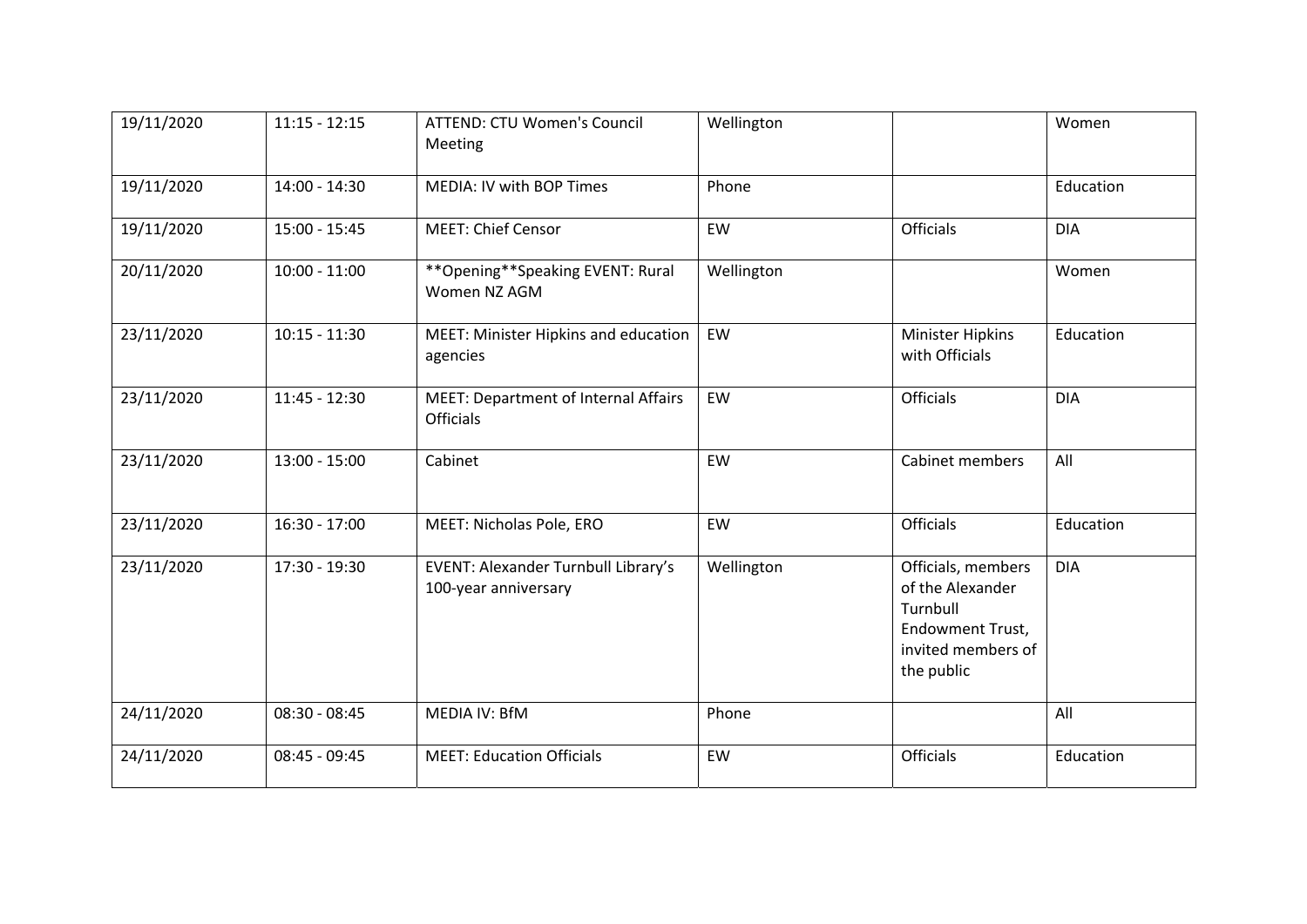| 24/11/2020 | 14:30 - 15:30   | <b>MEET: All Ministers and State Sector</b><br>CEs             | <b>Beehive Theatrette</b> |                                           | All        |
|------------|-----------------|----------------------------------------------------------------|---------------------------|-------------------------------------------|------------|
| 25/11/2020 | $00:00 - 23:59$ | Commission opening: swearing-in of<br>MPs, election of Speaker |                           |                                           |            |
| 25/11/2020 | $09:30 - 10:00$ | <b>MEET: Education ERO Officials</b>                           | EW                        | Officials                                 | Education  |
| 25/11/2020 | $10:00 - 10:30$ | MEET: Ministry for Women officials                             | EW                        | Officials                                 | Women      |
| 25/11/2020 | $10:45 - 13:00$ | <b>Commission Opening of Parliament</b>                        | Debating Chamber          |                                           |            |
| 25/11/2020 | $15:15 - 16:00$ | MEET: DIA officials                                            | EW                        | <b>Officials</b>                          | <b>DIA</b> |
| 25/11/2020 | $16:00 - 16:15$ | MEDIA: IV with Moana FM                                        | Phone                     |                                           |            |
| 26/11/2020 | $09:30 - 10:00$ | MEDIA: IV with Summer Herald                                   | EW                        |                                           |            |
| 26/11/2020 | $10:15 - 13:45$ | State Opening of the 53rd New<br><b>Zealand Parliament</b>     | Debating Chamber          |                                           |            |
| 26/11/2020 | 17:00 - 17:30   | MEET: Paul James, CE of Dept of<br><b>Internal Affairs</b>     | EW                        | Paul James                                | <b>DIA</b> |
| 27/11/2020 | $12:00 - 13:00$ | MEDIA: IV with Laura Boucher,<br>Tauranga Chamber of Commerce  | Tauranga                  |                                           | Women      |
| 30/11/2020 | $10:15 - 11:30$ | MEET: Minister Hipkins and education<br>agencies               | EW                        | <b>Minister Hipkins</b><br>with Officials | Education  |